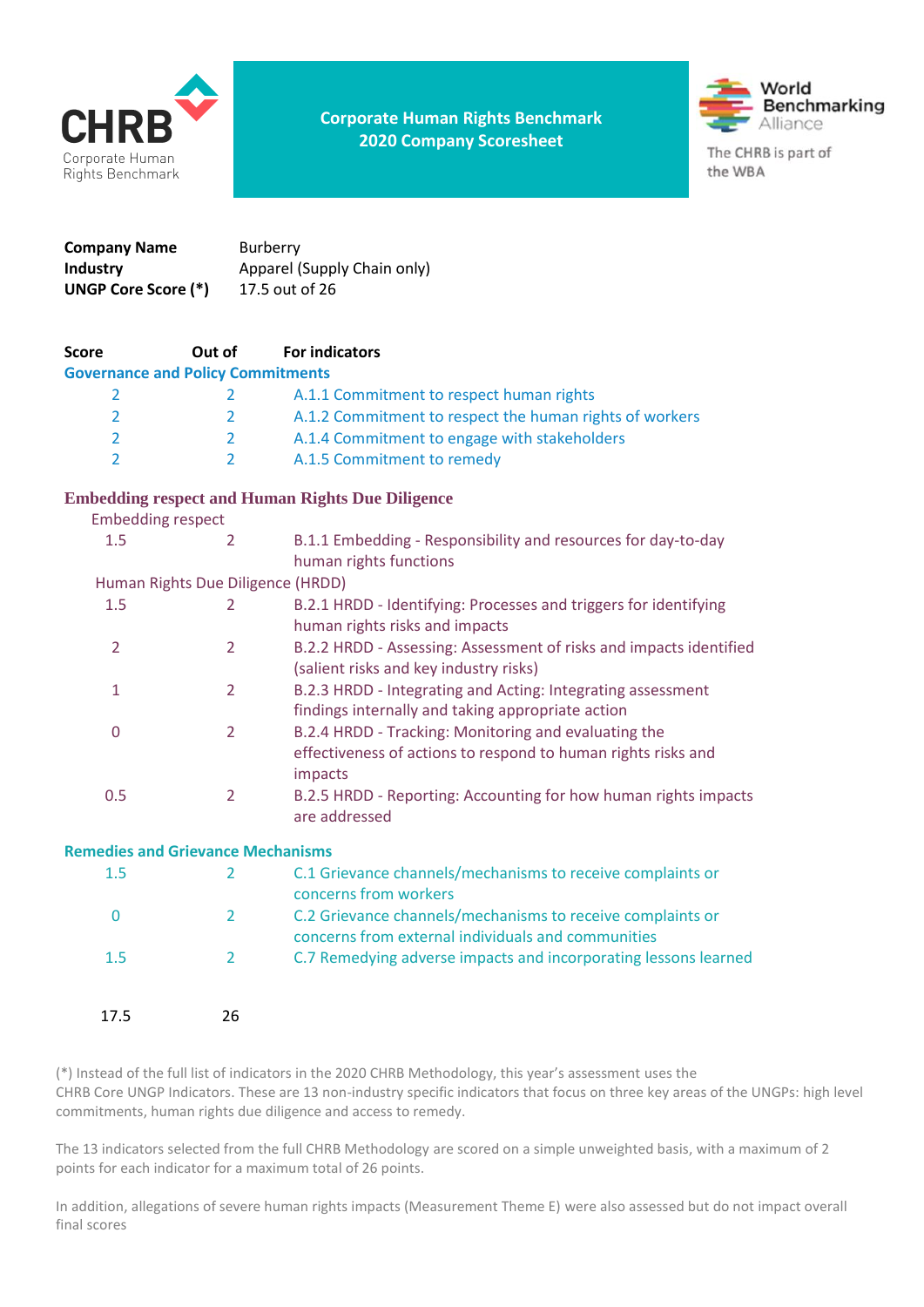Please note that the "Not met" labels in the Explanation boxes below do not necessarily mean that the company does not meet the requirements as they are described in the bullet point short text. Rather, it means that the analysts could not find information *in public sources* that met the requirements *as described in full* in the CHRB 2020 Methodology document. For example, a "Not met" under "General HRs Commitment", which is the first bullet point for indicator A.1.1, does not necessarily mean that the company does not have a general commitment to human rights. Rather, it means that the CHRB could not identify a public statement of policy in which the company commits to respecting human rights.

#### **Detailed assessment**

|                       | <b>Governance and Policies</b>                             |                  |                                                                                                                                                                                                                                                                                                                                                                                                                                                                                                                                                                                                                                                                                                                                                                                                                                                                                                                                                                                                                                                                                                                                                                                                                                                                                                                                                                                                                                                                                                                                                                                                                                                                                                                                                                                                                                                                                                                                                                                                                                                                                                                                                                                                                                                                                                                                                                                                                                                                                                                                                                                                                                                                                                                                                                                                                                                                                                                                                                                                                                                                                                                                                                                            |  |  |
|-----------------------|------------------------------------------------------------|------------------|--------------------------------------------------------------------------------------------------------------------------------------------------------------------------------------------------------------------------------------------------------------------------------------------------------------------------------------------------------------------------------------------------------------------------------------------------------------------------------------------------------------------------------------------------------------------------------------------------------------------------------------------------------------------------------------------------------------------------------------------------------------------------------------------------------------------------------------------------------------------------------------------------------------------------------------------------------------------------------------------------------------------------------------------------------------------------------------------------------------------------------------------------------------------------------------------------------------------------------------------------------------------------------------------------------------------------------------------------------------------------------------------------------------------------------------------------------------------------------------------------------------------------------------------------------------------------------------------------------------------------------------------------------------------------------------------------------------------------------------------------------------------------------------------------------------------------------------------------------------------------------------------------------------------------------------------------------------------------------------------------------------------------------------------------------------------------------------------------------------------------------------------------------------------------------------------------------------------------------------------------------------------------------------------------------------------------------------------------------------------------------------------------------------------------------------------------------------------------------------------------------------------------------------------------------------------------------------------------------------------------------------------------------------------------------------------------------------------------------------------------------------------------------------------------------------------------------------------------------------------------------------------------------------------------------------------------------------------------------------------------------------------------------------------------------------------------------------------------------------------------------------------------------------------------------------------|--|--|
| <b>Indicator Code</b> | Indicator name                                             | Score (out of 2) | <b>Explanation</b>                                                                                                                                                                                                                                                                                                                                                                                                                                                                                                                                                                                                                                                                                                                                                                                                                                                                                                                                                                                                                                                                                                                                                                                                                                                                                                                                                                                                                                                                                                                                                                                                                                                                                                                                                                                                                                                                                                                                                                                                                                                                                                                                                                                                                                                                                                                                                                                                                                                                                                                                                                                                                                                                                                                                                                                                                                                                                                                                                                                                                                                                                                                                                                         |  |  |
| A.1.1                 | Commitment to<br>respect human<br>rights                   | $\overline{2}$   | The individual elements of the assessment are met or not as follows:<br>Score 1<br>• Met: General HRs commitment: The Company states in its Humans Rights Policy<br>that is committed to respecting and safeguarding the human rights of all the<br>people whose lives are directly or indirectly impacted by Burberry. [Human Rights<br>Policy, N/A: burberryplc.com]<br>• Met: UNGC principles 1 & 2: The Company is a signatory of the UN Global<br>Compact since 2008 and have committed to respecting its 10 responsible business<br>principles. [UN Global Compact - Communication: burberryplc.com]<br>Score 2<br>. Met: UNGPs: Burberry states in its Human Rights report that is committed to<br>respecting and upholding the UN Guiding Principles on Business and Human Rights.                                                                                                                                                                                                                                                                                                                                                                                                                                                                                                                                                                                                                                                                                                                                                                                                                                                                                                                                                                                                                                                                                                                                                                                                                                                                                                                                                                                                                                                                                                                                                                                                                                                                                                                                                                                                                                                                                                                                                                                                                                                                                                                                                                                                                                                                                                                                                                                                 |  |  |
| A.1.2                 | Commitment to<br>respect the<br>human rights of<br>workers | 2                | [Human Rights Policy, N/A: burberryplc.com]<br>The individual elements of the assessment are met or not as follows:<br>Score 1<br>• Met: UNGC principles 3-6: The Company has a report called `UN Global Compact<br>communication', in which it describes how implement all the ten UNGC principles<br>and explicitly states that they follow all the principles: "Burberry is a signatory of<br>the UN Global Compact since 2008, and we continue to use the UN Global<br>Compact's Ten principles to guide our business activity". [UN Global Compact -<br>Communication: burberryplc.com]<br>. Met: Explicitly list ALL four ILO for AP suppliers: On its Modern Slavery &<br>Transparency Supply Chain report, the Company says that all the suppliers and<br>business partners must follow the Burberry's responsible business principles, also<br>named as `Ethical Trading Code of Conduct`, which describes each of the ILO core<br>labor standards. With respect freedom of association and collective bargaining, the<br>Code also establishes alternative measures when these rights are restricted by law:<br>'Where the right to freedom of association and collective bargaining is restricted<br>under law, the employer facilitates, and does not hinder, the development of<br>parallel means for independent and free association and bargaining.' [Burberry<br>Modern Slavery & Transparency in Supply Chain, 2017/18: burberryplc.com &<br>Ethical Trading Code of Conduct, 12/05/2017: burberryplc.com]<br>Score 2<br>. Met: Explicit commitment to All four ILO Core: On its Ethical Trading Code of<br>Conduct, the Company has it own statements which includes the 4 ILO<br>fundamental rights at work. It says that: "Workers, without distinction, have the<br>right to join or form trade unions of their own choice and to bargain collectively";<br>"Under no circumstances shall Burberry nor any Business Associate use or in any<br>way benefit from any form of Modern Slavery including but not limited to, forced,<br>bonded or involuntary prison labor"; "There shall be no child labor."; "There shall<br>be no discrimination in hiring, compensation, access to training, promotion,<br>termination or retirement based on race, caste, national origin, religion, age,<br>disability, gender, marital status, sexual orientation, union membership or political<br>affiliation." [Ethical Trading Code of Conduct, 12/05/2017: burberryplc.com]<br>• Met: Respect H&S of workers: Burberry reports on the Global Health and Safety<br>Policy that "is committed to providing a safe, healthy environment for employees,<br>customers and all those who visit or work on its premises. Burberry therefore<br>manages its business in a way that is designed to ensure that we maintain the<br>highest standards of health and safety which are reasonably achievable throughout<br>our global operations." [Global Health and Safety Policy, 2018: burberryplc.com]<br>• Met: H&S applies to AP suppliers: On its Global Health and Safety Policy, Burberry<br>has an explicit expectation to its suppliers to commit to Global Health and Safety |  |  |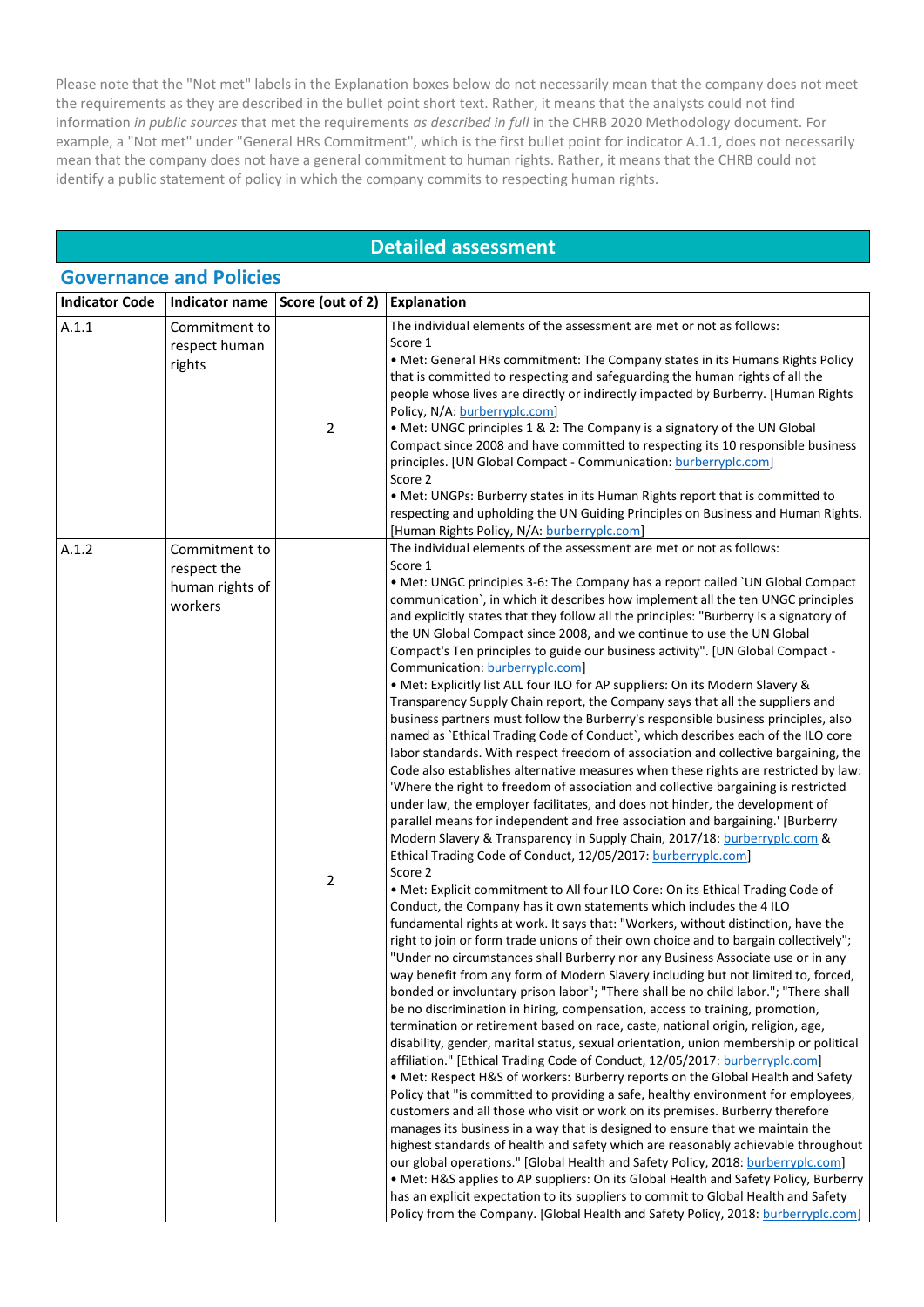| <b>Indicator Code</b> |                                              | Indicator name Score (out of 2) | <b>Explanation</b>                                                                                                                                                                                                                                                                                                                                                                                                                                                                                                                                                                                                                                                                                                                                                                                                                                                                                                                                                                                                                                                                                                                                                                                                                                                                                                                                                                                                                                                                                                                                                                                                                                                                                                                                                                                                                                                                                                                                                                                                                                                                                                                                                           |
|-----------------------|----------------------------------------------|---------------------------------|------------------------------------------------------------------------------------------------------------------------------------------------------------------------------------------------------------------------------------------------------------------------------------------------------------------------------------------------------------------------------------------------------------------------------------------------------------------------------------------------------------------------------------------------------------------------------------------------------------------------------------------------------------------------------------------------------------------------------------------------------------------------------------------------------------------------------------------------------------------------------------------------------------------------------------------------------------------------------------------------------------------------------------------------------------------------------------------------------------------------------------------------------------------------------------------------------------------------------------------------------------------------------------------------------------------------------------------------------------------------------------------------------------------------------------------------------------------------------------------------------------------------------------------------------------------------------------------------------------------------------------------------------------------------------------------------------------------------------------------------------------------------------------------------------------------------------------------------------------------------------------------------------------------------------------------------------------------------------------------------------------------------------------------------------------------------------------------------------------------------------------------------------------------------------|
|                       |                                              |                                 | . Met: working hours for workers: It is described on the Ethical Trading Code of<br>Conduct that working hours, excluding overtime, shall be defined by contract, and<br>shall not exceed 48 hours per week. Also includes requirements on resting periods.<br>[Ethical Trading Code of Conduct, 12/05/2017: burberryplc.com]<br>. Met: Working hours for AP suppliers: It is clearly described on Ethical trade code<br>of conduct that the standard provision that Burberry follow are also expected to all<br>Business Associates, and as indicated above contains commitments on working<br>hours including maximum time and rest periods. [Ethical Trading Code of Conduct,<br>12/05/2017: burberryplc.com]                                                                                                                                                                                                                                                                                                                                                                                                                                                                                                                                                                                                                                                                                                                                                                                                                                                                                                                                                                                                                                                                                                                                                                                                                                                                                                                                                                                                                                                             |
| A.1.4                 | Commitment to<br>engage with<br>stakeholders | 2                               | The individual elements of the assessment are met or not as follows:<br>Score 1<br>• Met: Commits to stakeholder engagement: The Company states in its Human<br>Rights Policy that is committed to engaging with potential or affected stakeholders<br>on the issue of human rights through interviews and dialogue with those who are<br>affected by Burberry's operation. [Human Rights Policy, N/A: burberryplc.com]<br>Score 2<br>. Met: Commits to engage stakeholders in design: In its website, on Human rights<br>section, the Company discloses that "we engage with affected relevant stakeholder<br>groups to better understand their needs and perceptions, get insight into the direct                                                                                                                                                                                                                                                                                                                                                                                                                                                                                                                                                                                                                                                                                                                                                                                                                                                                                                                                                                                                                                                                                                                                                                                                                                                                                                                                                                                                                                                                          |
|                       |                                              |                                 | and indirect impacts of our business and develop focused mitigation plans". The<br>Company describes an example that "on its product supply chain reliant on artisan<br>craft and skills, the artisans and their communities are consulted on a regular basis<br>to ensure that their views and priorities are included within the design and ongoing<br>implementation of a project to promote their working conditions and livelihoods."<br>[Company Website, Human Rights, N/A: burberryplc.com]                                                                                                                                                                                                                                                                                                                                                                                                                                                                                                                                                                                                                                                                                                                                                                                                                                                                                                                                                                                                                                                                                                                                                                                                                                                                                                                                                                                                                                                                                                                                                                                                                                                                          |
| A.1.5                 | Commitment to<br>remedy                      | 2                               | The individual elements of the assessment are met or not as follows:<br>Score 1<br>. Met: Commits to remedy: Burberry says in its Human Rights Policy that is<br>'committed to remedy any adverse impacts on individuals, workers and<br>communities that we have caused or contributed to and recognize this should not<br>obstruct access to any other remedies'. [Human Rights Policy, N/A:<br>burberryplc.com]<br>Score 2<br>. Met: Not obstructing access to other remedies: The Company states: 'We<br>recognise the importance of collaboration in driving long-lasting positive change.<br>We therefore work with supply chain partners, civil society, governments and other<br>businesses to inform our approach, share key insights, help address root causes of<br>human rights impacts and together work to achieve positive systemic change.'<br>Furthermore, it indicates: 'We are committed to remedy any adverse impacts on<br>individuals, workers and communities that we have caused or contributed to and<br>recognise this should not obstruct access to any other remedies'. [Human Rights<br>Policy, N/A: burberryplc.com]<br>. Met: Collaborating with other remedy initiatives: It also states, 'Additionally, we<br>are committed to working with our business associates to remedy adverse impacts<br>which are directly linked to our operations, products or services and through<br>collaborating with third-party NGOs or civil society on collaborative remedy<br>initiatives where required. The affected stakeholders of any human rights concern<br>will remain our foremost priority'. [Human Rights Policy, N/A: burberryplc.com]<br>. Met: Work with AP suppliers to remedy impacts: The Company states in its<br>Human Rights Policy that it is committed to working with its business associates to<br>remedy adverse impacts which are directly linked to its operations, products or<br>services and through collaborating with third-party NGOs or civil society as<br>required and that the affected stakeholders of any human rights concern will<br>remain its foremost priority. [Human Rights Policy, N/A: burberryplc.com] |

# **Embedding Respect and Human Rights Due Diligence**

|       |                                                                                | Indicator Code   Indicator name   Score (out of 2)   Explanation |                                                                                                                                                                                                                                                                                                                                                                                                                                                                                                                                                                    |
|-------|--------------------------------------------------------------------------------|------------------------------------------------------------------|--------------------------------------------------------------------------------------------------------------------------------------------------------------------------------------------------------------------------------------------------------------------------------------------------------------------------------------------------------------------------------------------------------------------------------------------------------------------------------------------------------------------------------------------------------------------|
| B.1.1 | Responsibility<br>and resources<br>for day-to-day<br>human rights<br>functions | $1.5\,$                                                          | The individual elements of the assessment are met or not as follows:<br>Score 1<br>• Met: Commits to ILO core conventions: Please, see indicator A.1.2. The Company<br>is signatory to the UN Global Compact. [Human Rights Policy, N/A:<br>burberryplc.com]<br>. Met: Senior responsibility for HR: "The implementation of Human and Labour<br>Rights is overseen by the Chair of the Ethics Committee, who has operational<br>responsibility for Human and Labour Rights and reports into the CEO and the<br>Board." [Human Rights Policy, N/A: burberryplc.com] |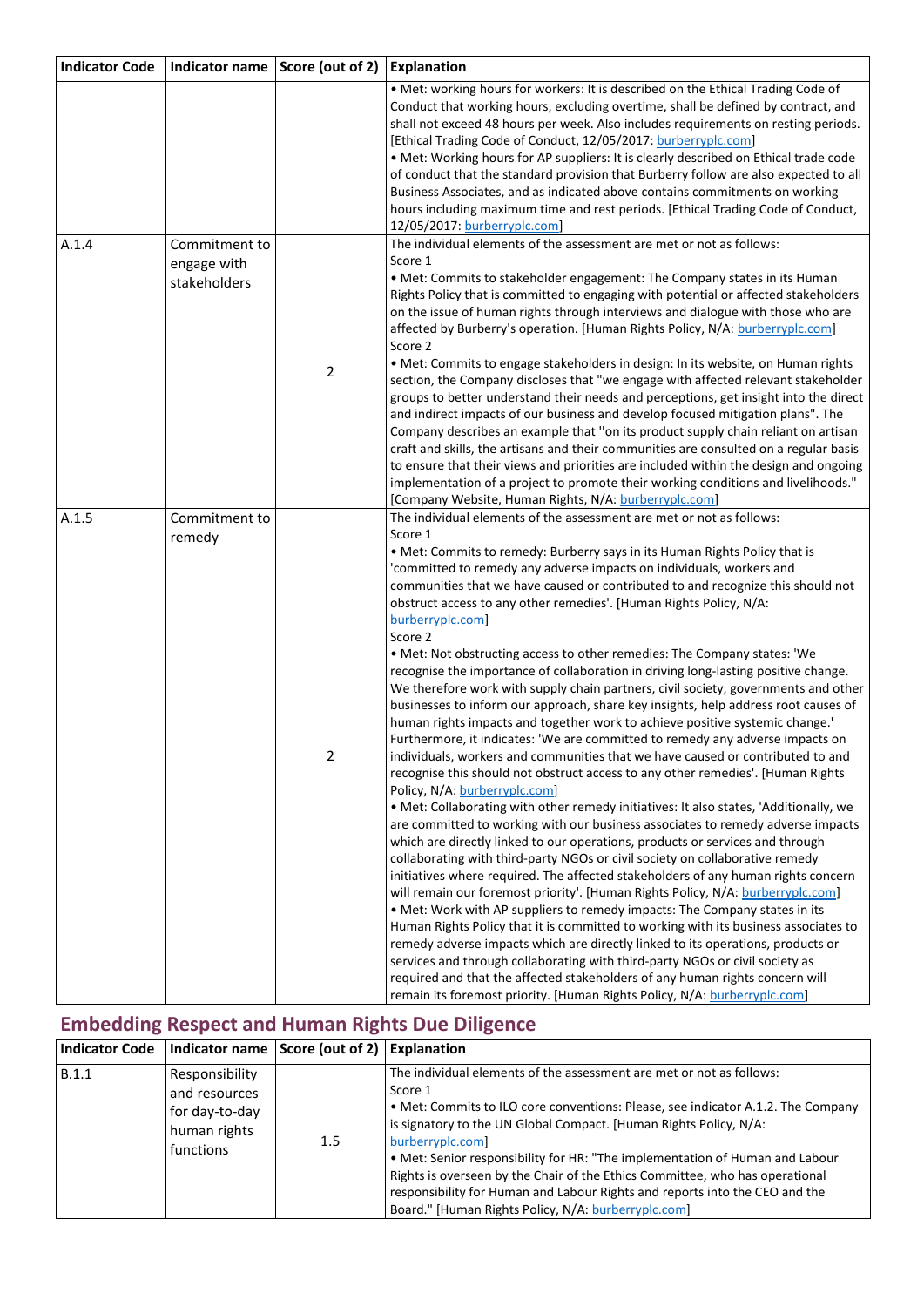| <b>Indicator Code</b> | Indicator name                                                                                       | Score (out of 2) | <b>Explanation</b>                                                                                                                                                                                                                                                                                                                                                                                                                                                                                                                                                                                                                                                                                                                                                                                                                                                                                                                                                                                                                                                                                                                                                                                                                                                                                                                                                                                                                                                                                                                                                                                                                                                                                                                                                                                                                                                                                                                                                                                                                                                                                                                                                                                                                                                                                                                                                                                                                                                                                                                                                                                                                                                                                                                                                                                                                                                                                                                                                                                                                                                                                                                                                                                                                                                                                                                                                                                                                                                                                                                                                                                                                                            |
|-----------------------|------------------------------------------------------------------------------------------------------|------------------|---------------------------------------------------------------------------------------------------------------------------------------------------------------------------------------------------------------------------------------------------------------------------------------------------------------------------------------------------------------------------------------------------------------------------------------------------------------------------------------------------------------------------------------------------------------------------------------------------------------------------------------------------------------------------------------------------------------------------------------------------------------------------------------------------------------------------------------------------------------------------------------------------------------------------------------------------------------------------------------------------------------------------------------------------------------------------------------------------------------------------------------------------------------------------------------------------------------------------------------------------------------------------------------------------------------------------------------------------------------------------------------------------------------------------------------------------------------------------------------------------------------------------------------------------------------------------------------------------------------------------------------------------------------------------------------------------------------------------------------------------------------------------------------------------------------------------------------------------------------------------------------------------------------------------------------------------------------------------------------------------------------------------------------------------------------------------------------------------------------------------------------------------------------------------------------------------------------------------------------------------------------------------------------------------------------------------------------------------------------------------------------------------------------------------------------------------------------------------------------------------------------------------------------------------------------------------------------------------------------------------------------------------------------------------------------------------------------------------------------------------------------------------------------------------------------------------------------------------------------------------------------------------------------------------------------------------------------------------------------------------------------------------------------------------------------------------------------------------------------------------------------------------------------------------------------------------------------------------------------------------------------------------------------------------------------------------------------------------------------------------------------------------------------------------------------------------------------------------------------------------------------------------------------------------------------------------------------------------------------------------------------------------------------|
|                       |                                                                                                      |                  | Score 2<br>• Met: Day-to-day responsibility: The Company states that "Responsibility for the<br>policy lies with Burberry's Chief Executive Officer, while our Chief Human Resources<br>Officer and global HR team ensure that the policy is upheld in our direct<br>operations". [Company Website, Human Rights, N/A: burberryplc.com]<br>. Not met: Day-to-day responsibility for AP in supply chain: The Company states:<br>'Responsibility for the policy lies with Burberry's Chief Executive Officer, while day-<br>to-day operational responsibility lies with our Chief People Officer and global HR<br>team, who ensure that the policy is upheld in our direct operations. The Vice<br>President of Corporate Responsibility reports to the Chief Executive Officer and is<br>responsible for overseeing human rights in our supply chain'. Additionally: 'Human<br>rights risks are reported via the Burberry Ethics Committee, chaired by the General<br>Counsel, and attended by the Company Secretary, Senior Vice President of Risk<br>Management and Audit, Vice President of Corporate Responsibility and Director of<br>Asset and Profit Protection. The Ethics Committee reports to the Risk Committee,<br>which reports to the Audit Committee at Board level'. However, there is no<br>description about how the management of human rights issues on supply chain is<br>made, as current evidence just seems to indicate that VP Corporate responsibility is<br>responsible for oversight in supply chain [Company Website, Human Rights, N/A:<br>burberryplc.com                                                                                                                                                                                                                                                                                                                                                                                                                                                                                                                                                                                                                                                                                                                                                                                                                                                                                                                                                                                                                                                                                                                                                                                                                                                                                                                                                                                                                                                                                                                                                                                                                                                                                                                                                                                                                                                                                                                                                                                                                                                                       |
| B.2.1                 | Identifying:<br>Processes and<br>triggers for<br>identifying<br>human rights<br>risks and<br>impacts | 1.5              | The individual elements of the assessment are met or not as follows:<br>Score 1<br>• Met: Identifying risks in own operations: The Company has a Human Rights<br>Materiality Analysis which identifies the main human rights risks that might arise<br>during its business activities. Additionally, Burberry reviewed all of its operations<br>(whether direct or indirect) and their potential impact on human rights, having<br>identified four focus stakeholder groups: direct workers, supply chain workers, local<br>communities and customers. [Human Rights Policy, N/A: burberryplc.com]<br>. Met: Identifying risks in AP suppliers: In the Human Rights Materiality Analysis is<br>indicated that both direct and indirect operations are reviewed for potential human<br>rights risks. [Human Rights Policy, N/A: burberryplc.com]<br>Score 2<br>. Not met: Ongoing global risk identification: The Company states: 'We recognise<br>that systemic labour rights issues exist within global fashion supply chains, this is<br>why we have developed a robust monitoring system of our supply chain over the<br>last 15 years'. Additionally, the Company discloses: 'Burberry will monitor human<br>rights impacts on an ongoing basis, e.g. through the implementation of the<br>Burberry Ethical Trading Code of Conduct through the company's Ethical Trading<br>Programme consisting of audits, which cover all finished goods manufacturing<br>facilities, their subcontractors and key raw material suppliers. Audits, announced or<br>unannounced, consist of worker interviews, document reviews and site tours, and<br>are repeated periodically to confirm ongoing compliance and continuous<br>improvement'. However, this indicator looks for ongoing process to identify<br>potential risks and impacts. Current evidence seems to refer to monitoring<br>compliance with existing polices and risks already identified. [Human Rights Policy,<br>N/A: burberryplc.com & Human Rights Impact Assessment, N/A: burberryplc.com]<br>. Met: In consultation with stakeholders: Burberry states on the Human Rights<br>Impacts Assessments that it conducts interviews with affected stakeholder groups<br>to better understand their needs and perceptions, understand the direct and<br>indirect impacts of its business and has a process to map the operation to identify<br>stakeholder groups and the most salient potential human rights impacts in relation<br>to them. [Human Rights Impact Assessment, N/A: burberryplc.com]<br>. Met: In consultation with HR experts: In the report Human Rights Impacts<br>Assessments Burberry says that "risks and mitigation plans have been reviewed by<br>Ergon, a specialist consultancy in the field of human rights, and discussed with<br>Oxfam, a globally renowned aid and development charity". [Human Rights Impact<br>Assessment, N/A: burberryplc.com]<br>. Not met: Triggered by new circumstances: The Company states: 'New operations<br>and projects are also assessed for human rights risks and impacts when they are<br>initiated as part of our ethical trading programme. We have completed three<br>impact assessments since 2014, each process involving mapping our own<br>operations and those of our extended supply chain, and assessing them in terms of<br>their potential impact on human rights as set out in the Universal Declaration of<br>Human Rights'. However, no further details against how new circumstances are<br>considered in the global human rights risk identification system. [Company<br>Website, Human Rights, N/A: burberryplc.com] |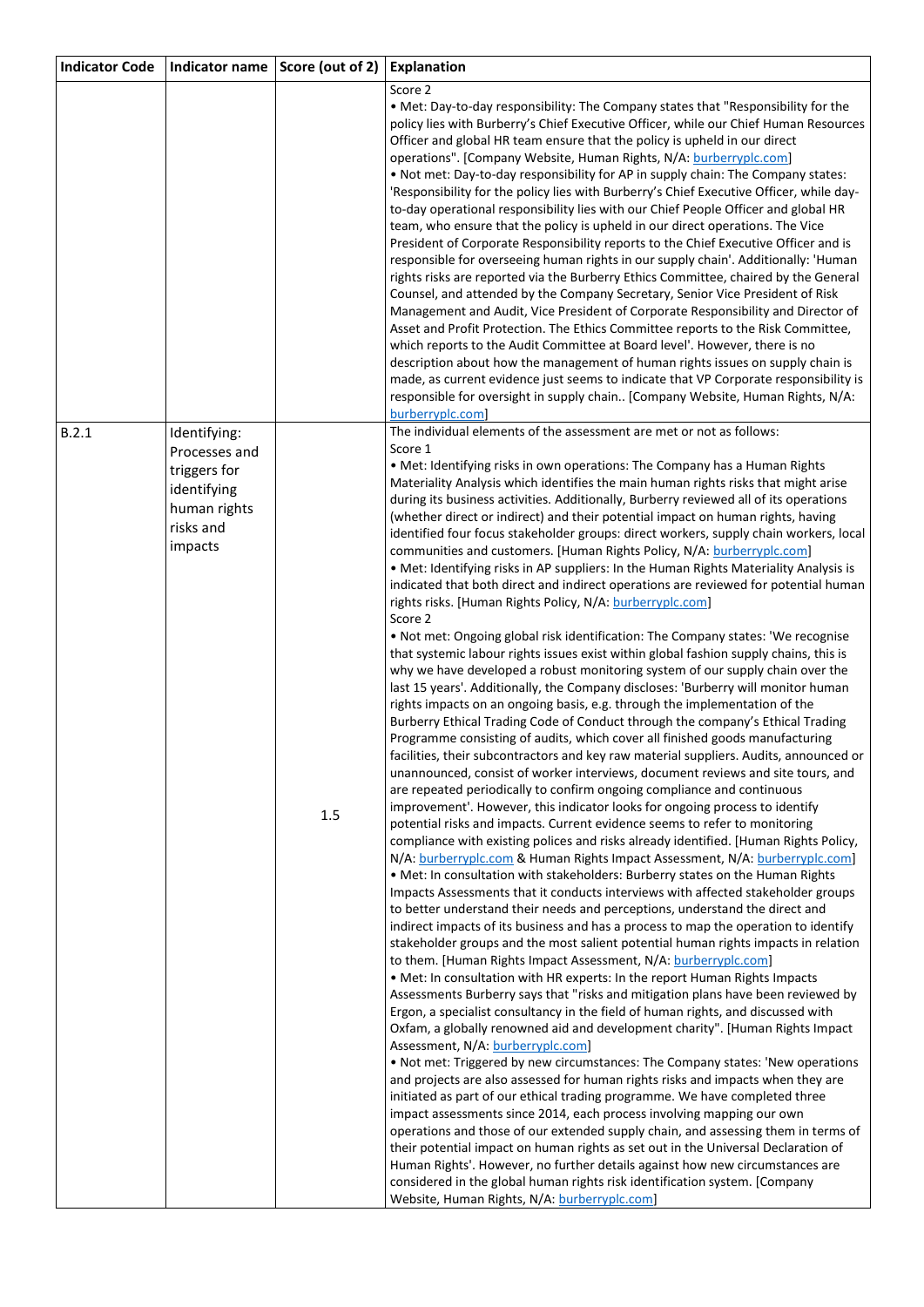| <b>Indicator Code</b> | Indicator name                                                                                                                        | Score (out of 2) | Explanation                                                                                                                                                                                                                                                                                                                                                                                                                                                                                                                                                                                                                                                                                                                                                                                                                                                                                                                                                                                                                                                                                                                                                                                                                                                                                                                                                                                                                                                                                                                                                                                                                                                                                                                                                                                                                                                                                                                                                                                                                                                                                                                                                                                                                                                                                                                                                                                                                                                                                                                                                                                                                                                                                                                                                                             |
|-----------------------|---------------------------------------------------------------------------------------------------------------------------------------|------------------|-----------------------------------------------------------------------------------------------------------------------------------------------------------------------------------------------------------------------------------------------------------------------------------------------------------------------------------------------------------------------------------------------------------------------------------------------------------------------------------------------------------------------------------------------------------------------------------------------------------------------------------------------------------------------------------------------------------------------------------------------------------------------------------------------------------------------------------------------------------------------------------------------------------------------------------------------------------------------------------------------------------------------------------------------------------------------------------------------------------------------------------------------------------------------------------------------------------------------------------------------------------------------------------------------------------------------------------------------------------------------------------------------------------------------------------------------------------------------------------------------------------------------------------------------------------------------------------------------------------------------------------------------------------------------------------------------------------------------------------------------------------------------------------------------------------------------------------------------------------------------------------------------------------------------------------------------------------------------------------------------------------------------------------------------------------------------------------------------------------------------------------------------------------------------------------------------------------------------------------------------------------------------------------------------------------------------------------------------------------------------------------------------------------------------------------------------------------------------------------------------------------------------------------------------------------------------------------------------------------------------------------------------------------------------------------------------------------------------------------------------------------------------------------------|
| B.2.2                 | Assessing:<br>Assessment of<br>risks and<br>impacts<br>identified<br>(salient risks<br>and key<br>industry risks)                     | $\mathbf 2$      | The individual elements of the assessment are met or not as follows:<br>Score 1<br>• Met: Salient risk assessment (and context): In its Human Rights Impacts<br>Assessment, Burberry describes its process of mapping its direct and indirect<br>operations' exposure to human rights risks, taking into consideration geographical,<br>economical and social factors. As a result, the Company identified key stakeholder<br>groups and the most prominent human rights potential impacts. [Human Rights<br>Impact Assessment, N/A: burberryplc.com & Transparency in the supply chain and<br>modern slavery statement, 09/05/2019]<br>. Met: Public disclosure of salient risks: The company states that "in 2014 we<br>conducted a Human Rights Impact Assessment of our operations and activities and<br>those of our extended supply chain, to identify and address potential risks. We<br>reviewed this assessment in 2016, to capture emerging risks in relation to new<br>operations and projects and to develop mitigation plans as<br>required. Over the last year, to strengthen our efforts in this field even further, we<br>have developed long term<br>strategies for key themes arising from our 2018/19 Human Rights Impact<br>Assessment, including migrant workers, income vulnerable workers, diversity and<br>inclusion." [Transparency in the supply chain and modern slavery statement,<br>09/05/2019 & Human Rights Impact Assessment, N/A: burberryplc.com]<br>Score 2<br>• Met: Both requirements under score 1 met                                                                                                                                                                                                                                                                                                                                                                                                                                                                                                                                                                                                                                                                                                                                                                                                                                                                                                                                                                                                                                                                                                                                                                                                                                           |
| B.2.3                 | Integrating and<br>Acting:<br>Integrating<br>assessment<br>findings<br>internally and<br>taking<br>appropriate<br>action              | $\mathbf 1$      | The individual elements of the assessment are met or not as follows:<br>Score 1<br>. Not met: Action Plans to mitigate risks: The Company discloses: 'To ensure<br>compliance with the policy, we assess human rights impacts and monitor labour<br>conditions across our own operations and extended supply chain on a regular basis<br>through our ethical trading programme, which is delivered by an established global<br>team of ethical trading experts.' Additionally, it states: 'During ethical trade audits<br>and as part of our broader Responsibility programme, we conduct interviews with<br>relevant stakeholder groups to better understand their needs and perceptions,<br>while gathering insights into the direct and indirect impacts of our business and<br>developing focused mitigation plans where required. For example, we provide<br>grievance mechanisms for our global employees, as well as confidential hotlines<br>run by non-governmental organisations (NGOS) for workers in our supply chain.<br>Currently, more than 13,000 workers across 31 factories are provided with<br>improved access to remedy and confidential support, including advice and<br>information on workers' rights and wellbeing.' However, it is not clear how the<br>company assess its human rights risks and the action plan it has in place to mitigate<br>it. [Company website, Human Rights Policy, N/A: burberryplc.com]<br>. Met: Including in AP supply chain: See above, the Company indicates that 'we<br>have identified key themes arising from our FY 2018/19 Human Rights Impact<br>Assessment. We will continue our work in enhancing the lives of migrant workers<br>and income-vulnerable workers, as well as promoting diversity and inclusion within<br>our supply chain. In FY 2019/20, we further embedded these work streams into our<br>broader Responsibility strategy. [] During ethical trade audits and as part of our<br>broader Responsibility programme, we conduct interviews with relevant<br>stakeholder groups to better understand their needs and perceptions, while<br>gathering insights into the direct and indirect impacts of our business and<br>developing focused mitigation plans where required'. [Company website, Human<br>Rights Policy, N/A: burberryplc.com]<br>. Met: Example of Actions decided: "Mitigation plans have been developed and are<br>being implemented and continually monitored () As an example, where we<br>identified salient human rights risks within factories, we provide confidential, local<br>NGO-run hotlines in relevant languages for workers in our supply chain". [Human<br>Rights Impact Assessment, N/A: burberryplc.com]<br>Score 2<br>. Not met: Both requirements under score 1 met |
| B.2.4                 | Tracking:<br>Monitoring and<br>evaluating the<br>effectiveness of<br>actions to<br>respond to<br>human rights<br>risks and<br>impacts | 0                | The individual elements of the assessment are met or not as follows:<br>Score 1<br>. Not met: System to check if Actions are effective: The Company states that it<br>monitors the implementation of the Ethical Trading Code of Conduct through a<br>variety of methods including audits and site visits. However, no evidence found on<br>whether it has a system to check if actions taken in response o human rights<br>impacts and risks assessed have been effective. The Company has provided<br>comments to CHRB regarding this indicator. However, this document or its content<br>has not been found in publicly available sources. [Ethical Trading Code of Conduct,<br>12/05/2017: burberryplc.com]                                                                                                                                                                                                                                                                                                                                                                                                                                                                                                                                                                                                                                                                                                                                                                                                                                                                                                                                                                                                                                                                                                                                                                                                                                                                                                                                                                                                                                                                                                                                                                                                                                                                                                                                                                                                                                                                                                                                                                                                                                                                         |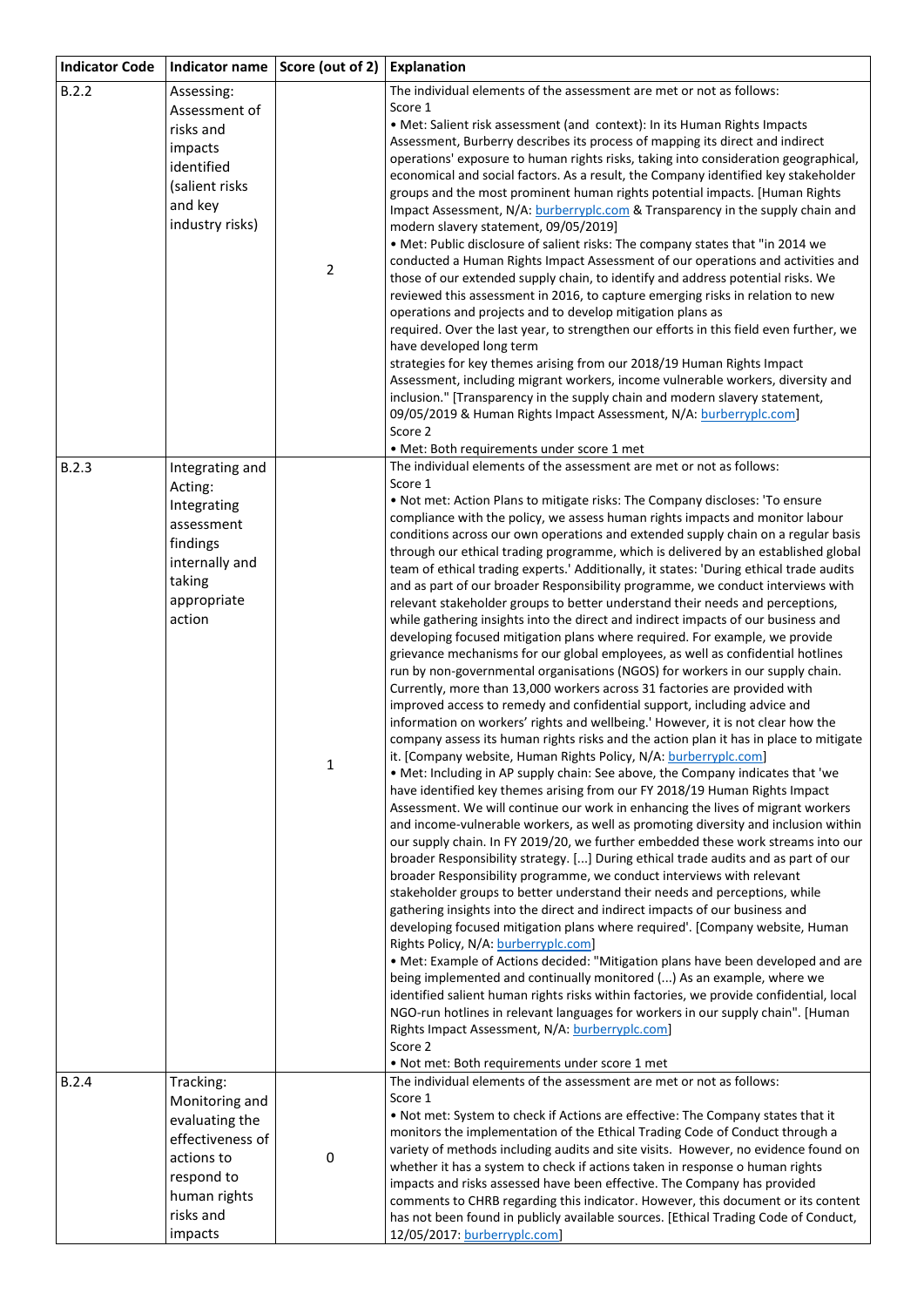|                                                                                   |     | <b>Explanation</b>                                                                                                                                                                                                                                                                                                                                                                                                                                                                                                                                                                                                                                                                                                                                                                                                                                                                                                                                                                                                                                                                                                                                                                                                                                                                                                                                                                                                                                                                                                                                                                                   |
|-----------------------------------------------------------------------------------|-----|------------------------------------------------------------------------------------------------------------------------------------------------------------------------------------------------------------------------------------------------------------------------------------------------------------------------------------------------------------------------------------------------------------------------------------------------------------------------------------------------------------------------------------------------------------------------------------------------------------------------------------------------------------------------------------------------------------------------------------------------------------------------------------------------------------------------------------------------------------------------------------------------------------------------------------------------------------------------------------------------------------------------------------------------------------------------------------------------------------------------------------------------------------------------------------------------------------------------------------------------------------------------------------------------------------------------------------------------------------------------------------------------------------------------------------------------------------------------------------------------------------------------------------------------------------------------------------------------------|
|                                                                                   |     | . Not met: Lessons learnt from checking effectiveness                                                                                                                                                                                                                                                                                                                                                                                                                                                                                                                                                                                                                                                                                                                                                                                                                                                                                                                                                                                                                                                                                                                                                                                                                                                                                                                                                                                                                                                                                                                                                |
|                                                                                   |     | Score 2                                                                                                                                                                                                                                                                                                                                                                                                                                                                                                                                                                                                                                                                                                                                                                                                                                                                                                                                                                                                                                                                                                                                                                                                                                                                                                                                                                                                                                                                                                                                                                                              |
|                                                                                   |     | . Not met: Both requirement under score 1 met                                                                                                                                                                                                                                                                                                                                                                                                                                                                                                                                                                                                                                                                                                                                                                                                                                                                                                                                                                                                                                                                                                                                                                                                                                                                                                                                                                                                                                                                                                                                                        |
| Communicating<br>: Accounting for<br>how human<br>rights impacts<br>are addressed | 0.5 | The individual elements of the assessment are met or not as follows:<br>Score 1<br>• Met: Comms plan re identifying risks: See indicator B.2.1. The Company carries<br>out a global risk identification and assessment process that includes both its own<br>operations and business partners, and describes at least some features of the<br>process. [Human Rights Policy, N/A: burberryplc.com]<br>. Not met: Comms plan re assessing risks: See indicator B.2.2<br>. Not met: Comms plan re action plans for risks: In order to be awarded this<br>indicator, the Company has to achieve a full score in B.2.3<br>. Not met: Comms plan re reviewing action plans: In order to be awarded this<br>indicator, the Company has to achieve a full score in B.2.4<br>. Not met: Including AP suppliers: In order to be awarded this indicator, the<br>Company has to achieve a full score in B.2.2/B.2.3/B.2.4 and at least 1,5 points in<br>B.2.1<br>Score 2<br>. Not met: Responding to affected stakeholders concerns: Burberry says that it will<br>investigate what is reported by local stakeholders and resolve it, when appropriate.<br>However, no further information found on the communication process it takes to<br>respond to affected stakeholders. [Burberry Local Stakeholder Engagement Policy,<br>2017: burberryplc.com]<br>. Not met: Ensuring affected stakeholders can access communications: The<br>Company does not explain how it ensures that stakeholders will be able to access<br>the Company's discloses against its impacts, risks identified and assessment. [Local |
|                                                                                   |     | Indicator name Score (out of 2)                                                                                                                                                                                                                                                                                                                                                                                                                                                                                                                                                                                                                                                                                                                                                                                                                                                                                                                                                                                                                                                                                                                                                                                                                                                                                                                                                                                                                                                                                                                                                                      |

### **Remedies and Grievance Mechanisms**

| <b>Indicator Code</b> |                                                                                                     | Indicator name Score (out of 2) | <b>Explanation</b>                                                                                                                                                                                                                                                                                                                                                                                                                                                                                                                                                                                                                                                                                                                                                                                                                                                                                                                                                                                                                                                                                                                                                                                                                                                                                                                                                                                                                                                                                                                                                                                                                                                                                                                                                                                                                                                                                                                                                                                                                                                                                                                                                                                                                                                                                                                                                                                                                                                                                                                                                                                                                                                                                                                                                                                                                                                               |
|-----------------------|-----------------------------------------------------------------------------------------------------|---------------------------------|----------------------------------------------------------------------------------------------------------------------------------------------------------------------------------------------------------------------------------------------------------------------------------------------------------------------------------------------------------------------------------------------------------------------------------------------------------------------------------------------------------------------------------------------------------------------------------------------------------------------------------------------------------------------------------------------------------------------------------------------------------------------------------------------------------------------------------------------------------------------------------------------------------------------------------------------------------------------------------------------------------------------------------------------------------------------------------------------------------------------------------------------------------------------------------------------------------------------------------------------------------------------------------------------------------------------------------------------------------------------------------------------------------------------------------------------------------------------------------------------------------------------------------------------------------------------------------------------------------------------------------------------------------------------------------------------------------------------------------------------------------------------------------------------------------------------------------------------------------------------------------------------------------------------------------------------------------------------------------------------------------------------------------------------------------------------------------------------------------------------------------------------------------------------------------------------------------------------------------------------------------------------------------------------------------------------------------------------------------------------------------------------------------------------------------------------------------------------------------------------------------------------------------------------------------------------------------------------------------------------------------------------------------------------------------------------------------------------------------------------------------------------------------------------------------------------------------------------------------------------------------|
| C.1                   | Grievance<br>channel(s)/mec<br>hanism(s) to<br>receive<br>complaints or<br>concerns from<br>workers | 1.5                             | The individual elements of the assessment are met or not as follows:<br>Score 1<br>• Met: Channel accessible to all workers: Burberry says in its Human Rights Policy<br>that provides a helpline called Burberry Confidential, that is available to all<br>employees, where they can report, anonymously, any concerns relating to<br>malpractice, with all cases treated in the strictest confidence. Burberry expects its<br>suppliers to have similar mechanisms to allow workers to anonymously raise<br>concerns and grievances. [Human Rights Policy, N/A: burberryplc.com]<br>Score 2<br>. Not met: Number grievances filed, addressed or resolved: Although the Company<br>indicates that 'During FY 2019/20, Burberry-sponsored hotlines received 598 calls<br>(categorised as 26 complaints, 533 consulting requests and 39 phycological support<br>requests) and their resolutions have been monitored closely by our Responsibility<br>team. In cases where remedy is required, we ensure we work with local expert<br>organisations to provide resolution', it does not say however, how many were<br>related to human rights. [Company Website, Human Rights, N/A: burberryplc.com<br>& Transparency in the supply chain and modern slavery statement, 09/05/2019]<br>. Not met: Channel is available in all appropriate languages: Regarding its supply<br>chain, the Company states: 'Currently, more than 13,000 workers across 31<br>factories are provided with improved access to remedy and confidential support,<br>including advice and information on workers' rights and wellbeing. The hotline is<br>available in all the appropriate languages in the 31 factories. The effectiveness of<br>these hotlines is regularly reviewed. During FY 2019/20, Burberry-sponsored<br>hotlines received 598 calls and their resolutions have been monitored closely by<br>our Responsibility team. In cases where remedy is required, we ensure we work<br>with local expert organisations to provide resolution'. However, there are no<br>further details against the Company's own workers channel. [Company Website,<br>Human Rights, N/A: burberryplc.com]<br>• Met: Expect AP supplier to have equivalent grievance systems: Through its Ethical<br>Trading Programme, Burberry upholds the rights for all workers in the supply chain<br>to freely join a trade union. Burberry also requires factories to provide a grievance<br>mechanism that is communicated to, understood by and applied fairly to their<br>employees. This is verified by the activities of the Ethical Trading Programme. Also,<br>Burberry Confidential is extended to our supply chain allowing those working to<br>report any concerns relating to malpractice anonymously with all cases treated in<br>the strictest confidence. [Human Rights Policy, N/A: burberryplc.com] |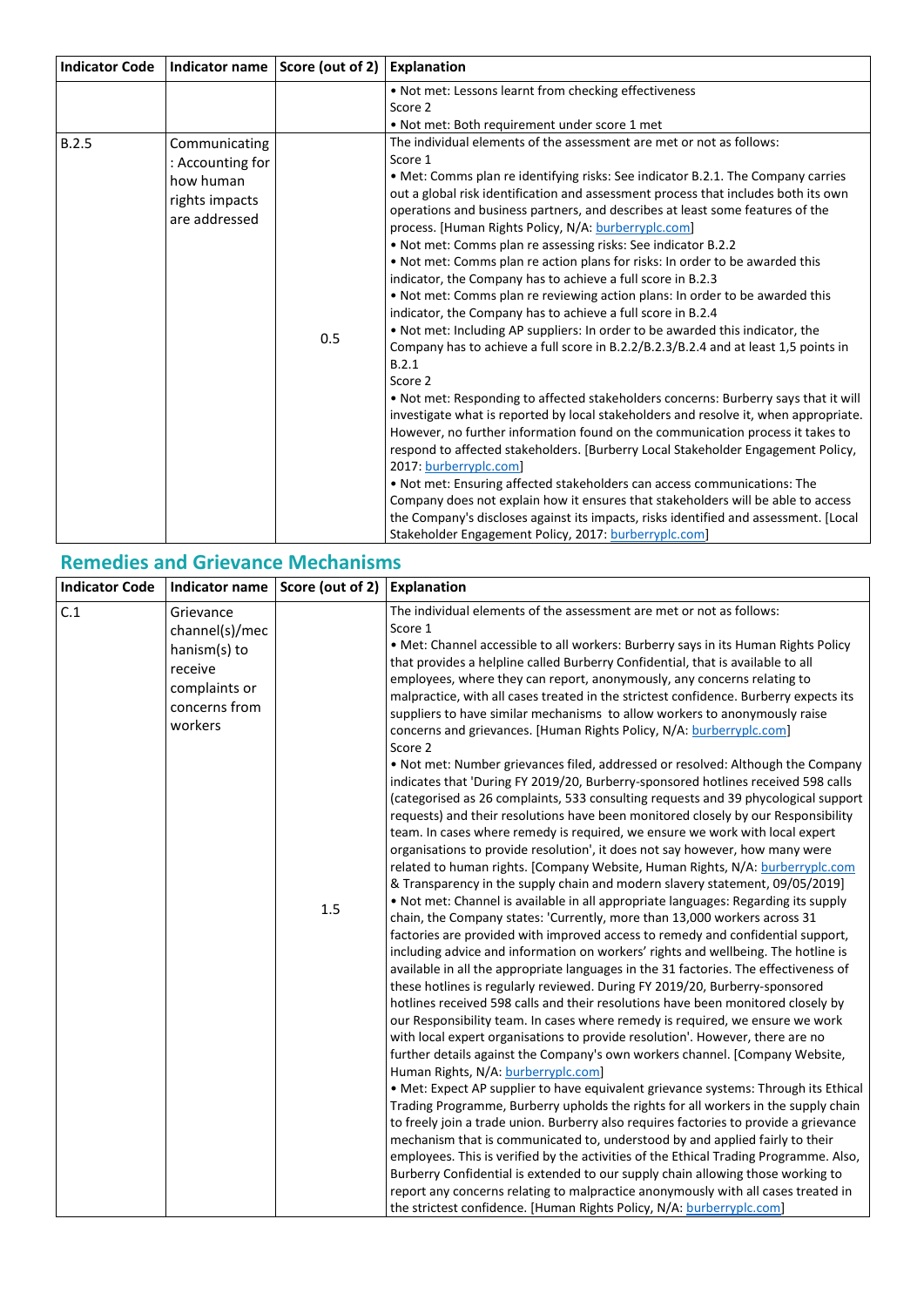| <b>Indicator Code</b> | Indicator name                 | Score (out of 2) | <b>Explanation</b>                                                                                                                                                      |
|-----------------------|--------------------------------|------------------|-------------------------------------------------------------------------------------------------------------------------------------------------------------------------|
| C.2                   | Grievance                      |                  | The individual elements of the assessment are met or not as follows:                                                                                                    |
|                       | channel(s)/mec                 |                  | Score 1                                                                                                                                                                 |
|                       | hanism(s) to                   |                  | . Not met: Grievance mechanism for community: On its website the Company<br>provide some contacts that communities can access, but there is no mention that             |
|                       | receive                        |                  | these external stakeholders can access the grievance mechanism channel. Also, on                                                                                        |
|                       | complaints or                  |                  | its Local Stakeholder Engagement Policy there is no evidence how communities can                                                                                        |
|                       | concerns from                  |                  | access its grievance mechanisms to make complaints. [Burberry Local Stakeholder                                                                                         |
|                       | external                       |                  | Engagement Policy, 2017: burberryplc.com & Company website, Contacts, 2019:                                                                                             |
|                       | individuals and<br>communities |                  | burberryplc.com                                                                                                                                                         |
|                       |                                |                  | Score 2<br>. Not met: Describes accessibility and local languages: The Company states: 'Our                                                                             |
|                       |                                |                  | Local Stakeholder Engagement Policy applies when a local stakeholder reports an                                                                                         |
|                       |                                |                  | issue or risk that has arisen due to Burberry operations or activities. For example,                                                                                    |
|                       |                                |                  | issues may relate to littering, noise, lighting in offices or stores, obstructions,                                                                                     |
|                       |                                |                  | behaviour of employees/customers in the local area, construction work etc. Local                                                                                        |
|                       |                                | 0                | stakeholders can contact Burberry in store or online by contacting<br>coporate.responsibility@burberry.com'. However, there are no descriptions against                 |
|                       |                                |                  | accessibility to all stakeholders, related to local languages, for example. [Local                                                                                      |
|                       |                                |                  | Stakeholder Engagement]                                                                                                                                                 |
|                       |                                |                  | . Not met: Expects AP supplier to have community grievance systems: The                                                                                                 |
|                       |                                |                  | Company states: 'In FY 2019/20, we introduced an inclusivity programme in Italy                                                                                         |
|                       |                                |                  | with a third-party communication agency and a cultural mediator association to<br>increase vulnerable workers' access to local institutions and public services. The    |
|                       |                                |                  | overall aim of the programme is to empower workers, thereby reducing risk of                                                                                            |
|                       |                                |                  | modern slavery and in the long run, have a positive impact on social inclusion. The                                                                                     |
|                       |                                |                  | programme utilises social media platforms to connect vulnerable people to over 40                                                                                       |
|                       |                                |                  | local institutions and services'. However, it is not clear if the company has a                                                                                         |
|                       |                                |                  | grievance mechanism where communities can raise concerns against the company                                                                                            |
|                       |                                |                  | and/or supplier operations. [Transparency in the supply chain and modern slavery<br>statement, 09/05/2019]                                                              |
|                       |                                |                  | . Not met: AP supplier communities use global system                                                                                                                    |
| C.7                   | Remedying                      |                  | The individual elements of the assessment are met or not as follows:                                                                                                    |
|                       | adverse                        |                  | Score 1                                                                                                                                                                 |
|                       | impacts and                    |                  | . Met: Describes how remedy has been provided: The company states that<br>'through this year's audits of the product and licensee supply chains, we have                |
|                       | incorporating                  |                  | identified instances at 9 facilities where workers have paid fees for recruitment.                                                                                      |
|                       | lessons learned                |                  | We have worked with facility management to ensure workers were refunded. We                                                                                             |
|                       |                                |                  | also identified two facilities where management was holding worker passports.                                                                                           |
|                       |                                |                  | Both instances were resolved within a few days and workers' identity                                                                                                    |
|                       |                                |                  | documentation returned. In a more recent source it also indicates that 'Through<br>this year's audits of the product and licensee supply chains, we have identified     |
|                       |                                |                  | instances at 11 facilities where workers have paid recruitment related fees,                                                                                            |
|                       |                                |                  | specifically for pre-employment health checks. We have worked with the facilities'                                                                                      |
|                       |                                |                  | management teams to ensure workers were refunded. [Burberry Modern Slavery &                                                                                            |
|                       |                                |                  | Transparency in Supply Chain, 2017/18: burberryplc.com & Transparency in the<br>supply chain and modern slavery statement, 09/05/2019]                                  |
|                       |                                |                  | Score 2                                                                                                                                                                 |
|                       |                                |                  | • Met: Changes introduced to stop repetition: See above. Following these cases,                                                                                         |
|                       |                                |                  | the Company indicates that 'To prevent future issues, we continue to work with our                                                                                      |
|                       |                                | 1.5              | suppliers to review recruitment journeys and develop fee free recruitment chains.                                                                                       |
|                       |                                |                  | In addition, in an area of our supply chain where we identified a group of migrant<br>workers paying fees during a complex recruitment journey, we have been working    |
|                       |                                |                  | with a local NGO, Issara Institute, and two suppliers who operate four facilities to                                                                                    |
|                       |                                |                  | build worker voice and remediate any fees paid by existing workers, whilst                                                                                              |
|                       |                                |                  | developing an ethical recruitment route for workers in the future'. [Transparency in                                                                                    |
|                       |                                |                  | the supply chain and modern slavery statement, 09/05/2019 & Burberry Modern                                                                                             |
|                       |                                |                  | Slavery & Transparency in Supply Chain, 2017/18: burberryplc.com]<br>. Not met: Evaluation of the channel/mechanism: The Company states: 'Through                       |
|                       |                                |                  | this year's audits of the product and licensee supply chains, we have identified                                                                                        |
|                       |                                |                  | instances at 11 facilities where workers have paid recruitment related fees,                                                                                            |
|                       |                                |                  | specifically for pre-employment health checks. We have worked with the facilities'                                                                                      |
|                       |                                |                  | management teams to ensure workers were refunded. To prevent future issues, we                                                                                          |
|                       |                                |                  | continue to work with our suppliers to review recruitment journeys and develop<br>fee free recruitment chains. Additionally, it states: 'in an area of our supply chain |
|                       |                                |                  | where we identified a group of migrant workers paying fees during a complex                                                                                             |
|                       |                                |                  | recruitment journey, we have been working with a local NGO, Issara Institute, and                                                                                       |
|                       |                                |                  | two suppliers who operate four facilities to build worker voice and remediate any                                                                                       |
|                       |                                |                  | fees paid by existing workers, whilst developing an ethical recruitment route for                                                                                       |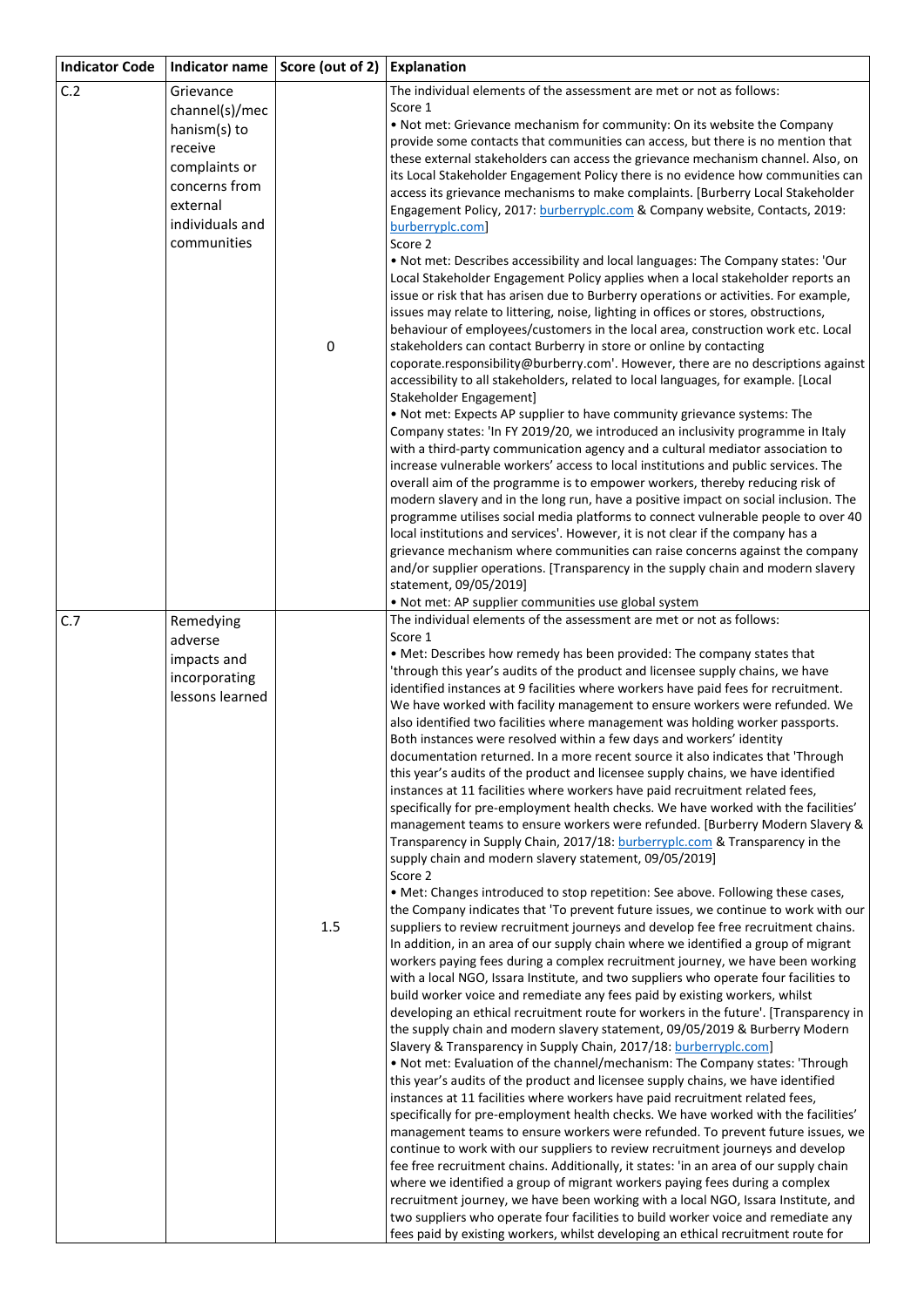| Indicator Code   Indicator name   Score (out of 2)   Explanation |                                                                                  |
|------------------------------------------------------------------|----------------------------------------------------------------------------------|
|                                                                  | workers in the future'. However, no further details against an evaluation of the |
|                                                                  | mechanism established. [Transparency in the supply chain and modern slavery      |
|                                                                  | I statement, 09/05/2019]                                                         |

## **Performance: Responses to Serious Allegations (Not included in the overall score)**

| <b>Indicator Code</b> | Indicator name                                                | Score (out of 2) | Explanation                                                                                                                                                                                                                                                                                                                                                                                                                                                                                                                                                                                                                                                                                                                                                                                                                                                                                                                                                                                                                                                                                                                                                                                                                                                                                                                                                                                   |
|-----------------------|---------------------------------------------------------------|------------------|-----------------------------------------------------------------------------------------------------------------------------------------------------------------------------------------------------------------------------------------------------------------------------------------------------------------------------------------------------------------------------------------------------------------------------------------------------------------------------------------------------------------------------------------------------------------------------------------------------------------------------------------------------------------------------------------------------------------------------------------------------------------------------------------------------------------------------------------------------------------------------------------------------------------------------------------------------------------------------------------------------------------------------------------------------------------------------------------------------------------------------------------------------------------------------------------------------------------------------------------------------------------------------------------------------------------------------------------------------------------------------------------------|
| E(1).0                | Serious<br>allegation No 1                                    |                  | • Headline: Burberry to pay USD 2.45 million to settle overtime lawsuit<br>• Area: Working hours<br>• Story: In July 2017, Burberry has agreed to pay USD 2.54 million to 643 of its USA<br>workers to settle a lawsuit on overtime work. Employees of various departments,<br>from sales managers to beauty consultants and dispatch workers, asserted they<br>were forced to carry out free overtime work, from half an hour to an hour every<br>evening, to clean the stores or perform other menial tasks.<br>• Sources: [New York Post - 17/6/2017: nypost.com][Top Class Actions -<br>15/8/2017: topclassactions.com][Fashion Network - 19/7/2017:<br>us.fashionnetwork.com]                                                                                                                                                                                                                                                                                                                                                                                                                                                                                                                                                                                                                                                                                                            |
| E(1).1                | The Company<br>has responded<br>publicly to the<br>allegation | 0                | The individual elements of the assessment are met or not as follows:<br>Score 1<br>. Not met: Public response available: The company has not responded to the<br>unpaid overtime hours allegation directly, but it has settled the lawsuit agreeing to<br>pay USD 2.54 million to 643 workers in the USA.<br>Score 2<br>. Not met: Response goes into detail                                                                                                                                                                                                                                                                                                                                                                                                                                                                                                                                                                                                                                                                                                                                                                                                                                                                                                                                                                                                                                  |
| E(1).2                | The Company<br>has appropriate<br>policies in place           | 2                | The individual elements of the assessment are met or not as follows:<br>Score 1<br>• Met: Company policies address the general issues raised: Burberry states that all<br>of its entities and supply chain partners are expected to comply with all applicable<br>laws and human rights standards included in its Human Rights Policy. Additionally,<br>Burberry states "We are committed to, and require all our supply chain partners to<br>commit to, respecting and upholding the human rights principles set out in the ILO<br>Conventions on Labour Standards on Working Hours." [Human Rights Impact<br>Assessment, N/A: burberryplc.com]<br>• Met: Policies apply to the type of business relationships involved: Burberry states<br>that it is committed to the ILO Conventions on Labour Standards on Working<br>Hours. [Human Rights Impact Assessment, N/A: burberryplc.com]<br>Score 2<br>• Met: Policies address the specific rights in question: Burberry states that<br>"Working hours must comply with national laws, collective agreements, and the<br>provisions of<br>paragraphs 6I to 6VI below, whichever affords the greater protection for workers.<br>Paragraphs 6I to 6VI are based on international labour standards." This policy<br>applies to Burberry's own operations and its supply chain. [Ethical Trading Code of<br>Conduct, 12/05/2017: burberryplc.com] |
| E(1).3                | The Company<br>has taken<br>appropriate<br>action             | 1.5              | The individual elements of the assessment are met or not as follows:<br>Score 1<br>• Met: Engages with affected stakeholders: There is no evidence that Burberry<br>publicly engaged with stakeholders but it is awarded a point as the company has<br>settled out of court in response to the allegations of unpaid overtime work. [NY<br>Post article about out of court settlement, 2017: nypost.com]<br>• Met: Provides remedies to affected stakeholders: Burberry has settled the class<br>action lawsuit related to unpaid overtime allegations in the USA. The settlement<br>totalled USD 2.54 million for 643 people. [NY Post article about out of court<br>settlement, 2017: nypost.com]<br>. Not met: Has reviewed management systems to prevent recurrence: There is no<br>evidence to suggest that Burberry has reviewed its management systems in light of<br>the overtime allegations and it accepted no liability in the out of court statement,<br>there is no further evidence of improvements.<br>Score 2<br>• Met: Remedies are satisfactory to the victims: Burberry has settled the class<br>action lawsuit related to unpaid overtime allegations in the USA. The settlement<br>totalled USD 2.54 million for 643 people. [NY Post article about out of court<br>settlement, 2017: nypost.com]<br>. Not met: Has improved systems and engaged affected stakeholders   |

**Disclaimer** A score of zero for a particular indicator does not mean that bad practices are present. Rather it means that we have been unable to identify the required information in public documentation.